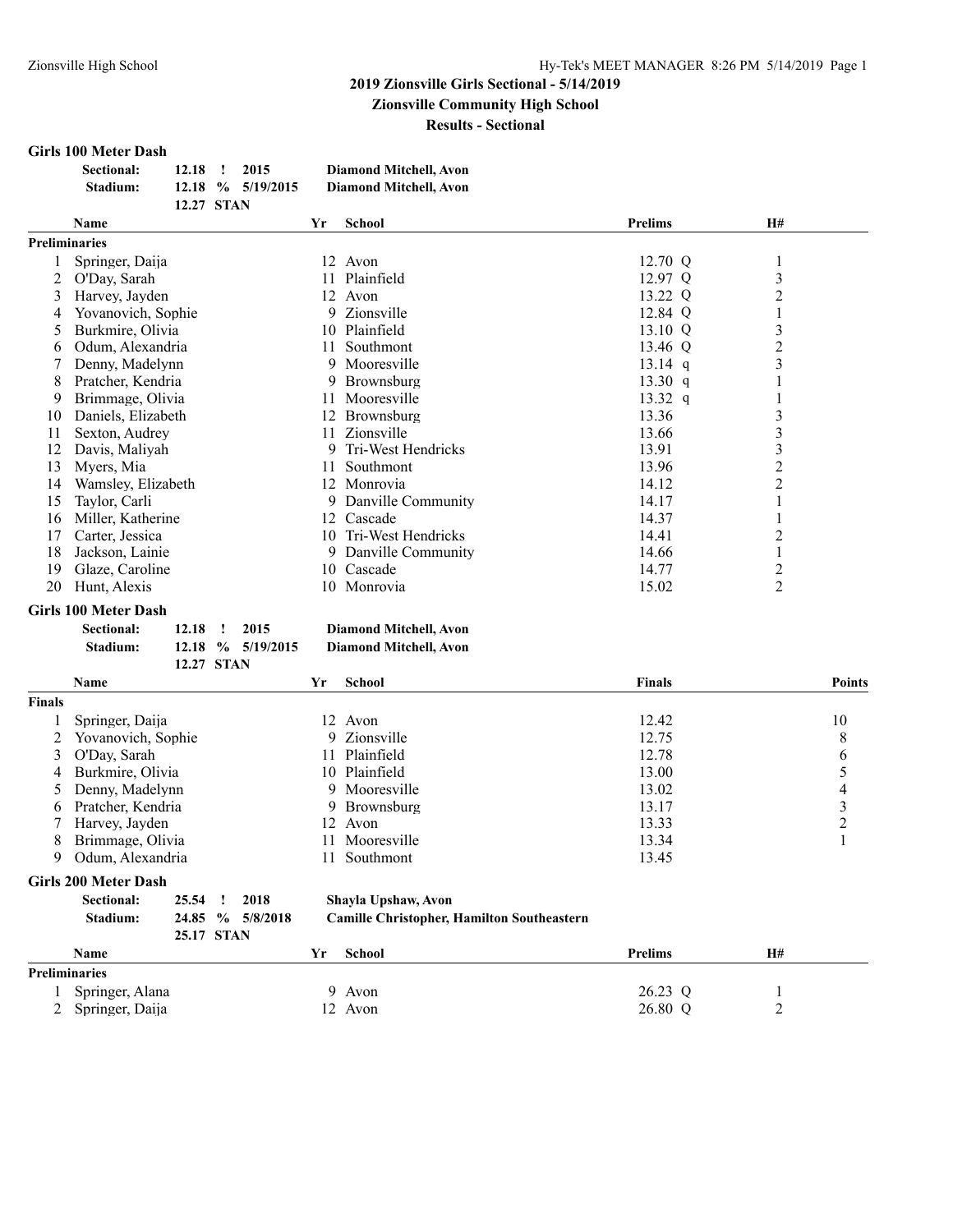**Zionsville Community High School**

#### **Results - Sectional**

#### **Preliminaries ... (Girls 200 Meter Dash)**

|     | <b>Name</b>       | Yr  | School                | <b>Prelims</b> | <b>H#</b> |  |
|-----|-------------------|-----|-----------------------|----------------|-----------|--|
| 3   | Nazarov, Michelle |     | 9 Zionsville          | 27.49 Q        | 3         |  |
| 4   | O'Day, Sarah      | 11  | Plainfield            | 26.59 Q        |           |  |
|     | Bombei, Emily     | 11. | Mooresville           | 27.30 Q        |           |  |
| 6   | Lombardo, Alicia  |     | 12 Danville Community | 28.61 Q        | 3         |  |
|     | Bradford, Alysha  |     | 9 Mooresville         | $26.88$ q      |           |  |
| 8   | Odum, Alexandria  | 11  | Southmont             | $27.86$ q      |           |  |
| 9   | Maihofer, Gianna  |     | 12 Brownsburg         | $27.87$ q      |           |  |
| 10  | Britton, Emily    |     | 11 Brownsburg         | 28.08          |           |  |
|     | Davis, Maliyah    |     | 9 Tri-West Hendricks  | 28.74          |           |  |
|     | Burkmire, Olivia  |     | 10 Plainfield         | 28.93          | 3         |  |
| 13  | Trudeau, Ashley   |     | 9 Monrovia            | 28.94          |           |  |
| 14  | Kitchen, Lindsay  | 11  | Monrovia              | 29.20          |           |  |
| 15  | Walker, Ellie     | 11  | Danville Community    | 29.28          |           |  |
| 16  | Ward, Emma        | 11  | Southmont             | 29.85          |           |  |
|     | Carter, Jessica   | 10  | Tri-West Hendricks    | 30.48          |           |  |
| 18  | Glaze, Caroline   | 10  | Cascade               | 30.81          |           |  |
| --- | Mayo, Sarah       |     | 10 Zionsville         | <b>DNF</b>     | 3         |  |

#### **Girls 200 Meter Dash**

| Sectional: | 25.54 ! 2018 |                  |
|------------|--------------|------------------|
| Stadium:   |              | 24.85 % 5/8/2018 |
|            | 25.17 STAN   |                  |

#### $Shayla Upshaw, Avon$ **Stadium: 24.85 % 5/8/2018 Camille Christopher, Hamilton Southeastern**

|               | <b>Name</b>         | Yr               | School                | <b>Finals</b> | Points       |
|---------------|---------------------|------------------|-----------------------|---------------|--------------|
| <b>Finals</b> |                     |                  |                       |               |              |
|               | Springer, Daija     |                  | 12 Avon               | 26.24         | 10           |
|               | 2 Nazarov, Michelle |                  | 9 Zionsville          | 26.32         | 8            |
|               | 3 Springer, Alana   |                  | 9 Avon                | 26.33         | <sub>b</sub> |
|               | 4 Bradford, Alysha  |                  | 9 Mooresville         | 27.18         |              |
|               | O'Day, Sarah        |                  | 11 Plainfield         | 27.59         | 4            |
| 6.            | Bombei, Emily       |                  | 11 Mooresville        | 27.61         |              |
|               | Odum, Alexandria    | 11.              | Southmont             | 27.80         |              |
| 8.            | Lombardo, Alicia    |                  | 12 Danville Community | 27.81         |              |
|               | Maihofer, Gianna    | 12 <sup>12</sup> | <b>Brownsburg</b>     | 27.94         |              |

#### **Girls 400 Meter Dash**

| <b>Sectional:</b> | 57.37 ! 2008 |                  |
|-------------------|--------------|------------------|
| Stadium:          |              | 57.28 % 5/8/2018 |
|                   | 57.38 STAN   |                  |

#### **Sectional: 57.37 ! 2008 Allison Weimer, Brownsburg**

**Stadium: 57.28 % 5/8/2018 Tierra Sydnor, Hamilton Southeastern**

|               | <b>Name</b>       | Yr | School                | Finals  | <b>H#</b> | Points        |
|---------------|-------------------|----|-----------------------|---------|-----------|---------------|
| <b>Finals</b> |                   |    |                       |         |           |               |
|               | Springer, Alana   |    | 9 Avon                | 59.61   |           | 10            |
|               | 2 Griffin, Jordan |    | 9 Brownsburg          | 1:00.50 |           | 8             |
| 3             | Watts, Keely      |    | 11 Danville Community | 1:00.62 |           | $\mathfrak b$ |
| 4             | Payne, Madison    |    | Monrovia              | 1:00.65 |           |               |
|               | Sexton, Emily     |    | 9 Zionsville          | 1:01.42 |           | 4             |
| 6             | Verberg, Kira     |    | 9 Avon                | 1:02.46 |           | ◠             |
|               | Head, Elynor      |    | Mooresville           | 1:03.73 |           | ◠             |
| 8.            | Raikos, Mary      |    | 9 Zionsville          | 1:04.08 |           |               |
| 9             | Smith, Araya      |    | 9 Plainfield          | 1:04.45 |           |               |
| 10            | Cowart, Jenna     |    | 12 Danville Community | 1:04.87 |           |               |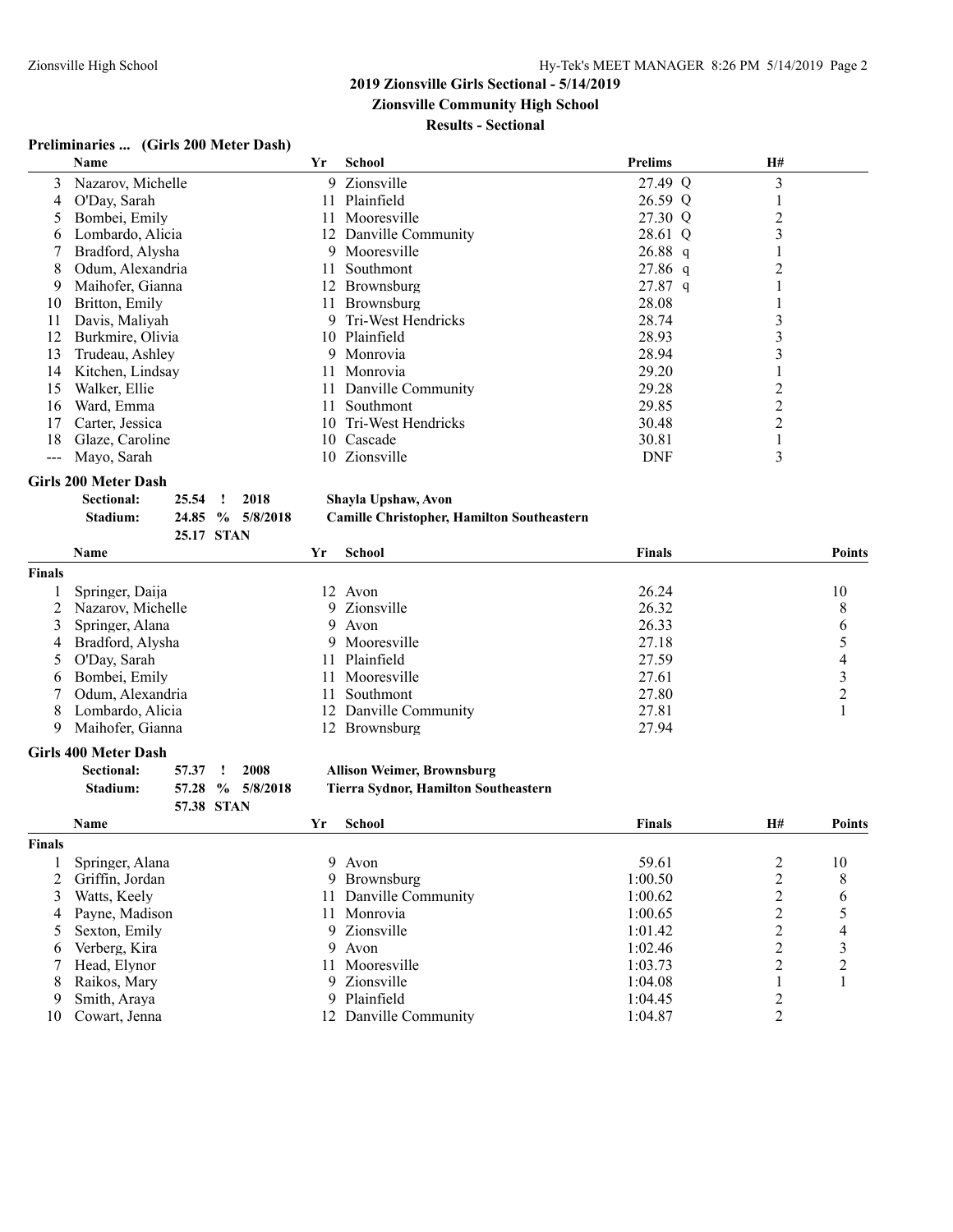**Zionsville Community High School**

#### **Results - Sectional**

#### **Finals ... (Girls 400 Meter Dash)**

|     | <b>Name</b>        | Υr | School                    | <b>Finals</b> | H# | <b>Points</b> |
|-----|--------------------|----|---------------------------|---------------|----|---------------|
| 11  | Maihofer, Isabella |    | 10 Brownsburg             | 1:05.37       |    |               |
| 12  | Tallent, Audrey    |    | 9 Plainfield              | 1:07.39       |    |               |
| 13. | Pedro, Suzanne     |    | 11 Southmont              | 1:08.36       |    |               |
| 14  | Guetig, Lauren     |    | 9 Cascade                 | 1:09.75       |    |               |
| 15. | McKee, Sarah       |    | 11 Monrovia               | 1:09.86       |    |               |
| 16. | Porter, Lauren     |    | 9 Traders Point Christian | 1:10.20       |    |               |
| 17  | Dugan, Ellie       |    | 10 Cascade                | 1:13.24       |    |               |
| 18  | Myers, Mia         |    | Southmont                 | 1:13.40       |    |               |

#### **Girls 800 Meter Run**

| <b>Sectional:</b> | 2:14.58      | 2008                    | <b>Creasy Clauser, Southmont</b> |
|-------------------|--------------|-------------------------|----------------------------------|
| Stadium:          |              | $2:11.82$ % $4/27/2018$ | Abigail Lynch, Brownsburg        |
|                   | 2:16.24 STAN |                         |                                  |

|               | Name              | Yr | School             | <b>Finals</b> | H#             | <b>Points</b> |
|---------------|-------------------|----|--------------------|---------------|----------------|---------------|
| <b>Finals</b> |                   |    |                    |               |                |               |
|               | Lynch, Abigail    | 10 | <b>Brownsburg</b>  | 2:18.56       | 2              | 10            |
|               | Rinehart, Lauren  |    | 11 Zionsville      | 2:24.98       | 2              | 8             |
| 3             | Thomas, Payton    |    | 10 Plainfield      | 2:27.00       | 2              | 6             |
| 4             | Risner, Kathryn   | 11 | Avon               | 2:29.47       | 2              | 5             |
| 5             | Waugh, Karlee     |    | 9 Plainfield       | 2:29.90       | 2              | 4             |
| 6             | Davis, Jaiden     | 9. | Avon               | 2:31.33       | $\overline{c}$ | 3             |
|               | Bische, Gabrielle |    | 12 Brownsburg      | 2:31.81       | 2              | 2             |
| 8             | Unger, Rachel     | 12 | Tri-West Hendricks | 2:36.02       | $\overline{c}$ |               |
| 9             | Davis, Kyra       | 11 | Monrovia           | 2:36.48       | $\overline{c}$ |               |
| 10            | Nagel, Faith      | 9  | Monrovia           | 2:36.60       | 2              |               |
| 11            | Walsh, Chloe      |    | 10 Mooresville     | 2:40.84       |                |               |
| 12            | Hunt, Grace       | 9. | Tri-West Hendricks | 2:41.30       | 2              |               |
| 13            | Parsons, Emma     | 10 | Cascade            | 2:41.62       |                |               |
| 14            | Clark, Rachel     | 10 | Danville Community | 2:44.94       |                |               |
| 15            | Conrad, Jenna     | 9. | Danville Community | 2:46.70       |                |               |
| 16            | Strasburger, Cari | 11 | Southmont          | 2:49.92       |                |               |
| 17            | McCooey, Reagan   | 11 | Zionsville         | 2:50.29       |                |               |
| 18            | Freitag, Katirena | 10 | Mooresville        | 2:55.66       |                |               |
| 19            | Charles, Addison  | 10 | Southmont          | 3:08.70       |                |               |

#### **Girls 1600 Meter Run**

| Sectional: | 4:51.31 ! | -2016                  | <b>Taylor Nicholson, Avon</b> |
|------------|-----------|------------------------|-------------------------------|
| Stadium:   |           | $4:51.31 \% 5/17/2016$ | <b>Taylor Nicholson, Avon</b> |

**5:02.82 STAN**

# **Sectional: 4:51.31 ! 2016 Taylor Nicholson, Avon**

|               | <b>Name</b>         |  | School                | <b>Finals</b> | <b>Points</b> |  |
|---------------|---------------------|--|-----------------------|---------------|---------------|--|
| <b>Finals</b> |                     |  |                       |               |               |  |
|               | Dixon, Brooke       |  | 11 Brownsburg         | 5:08.69       | 10            |  |
|               | 2 Lynch, Abigail    |  | 10 Brownsburg         | 5:08.91       | 8             |  |
|               | Allen, Margaret     |  | 11 Zionsville         | 5:22.08       | 6             |  |
| 4             | Gaston, Emma        |  | 9 Monrovia            | 5:37.51       |               |  |
|               | 5 Myers, Lauren     |  | 12 Avon               | 5:42.52       | 4             |  |
| 6             | Sanchez, Anastasia  |  | 11 Plainfield         | 5:42.67       |               |  |
|               | 7 Dayharsh, Natalie |  | 11 Danville Community | 5:43.32       |               |  |
| 8             | Browne, Taylor      |  | 10 Zionsville         | 5:46.25       |               |  |
| 9             | Risner, Kathryn     |  | 11 Avon               | 5:46.71       |               |  |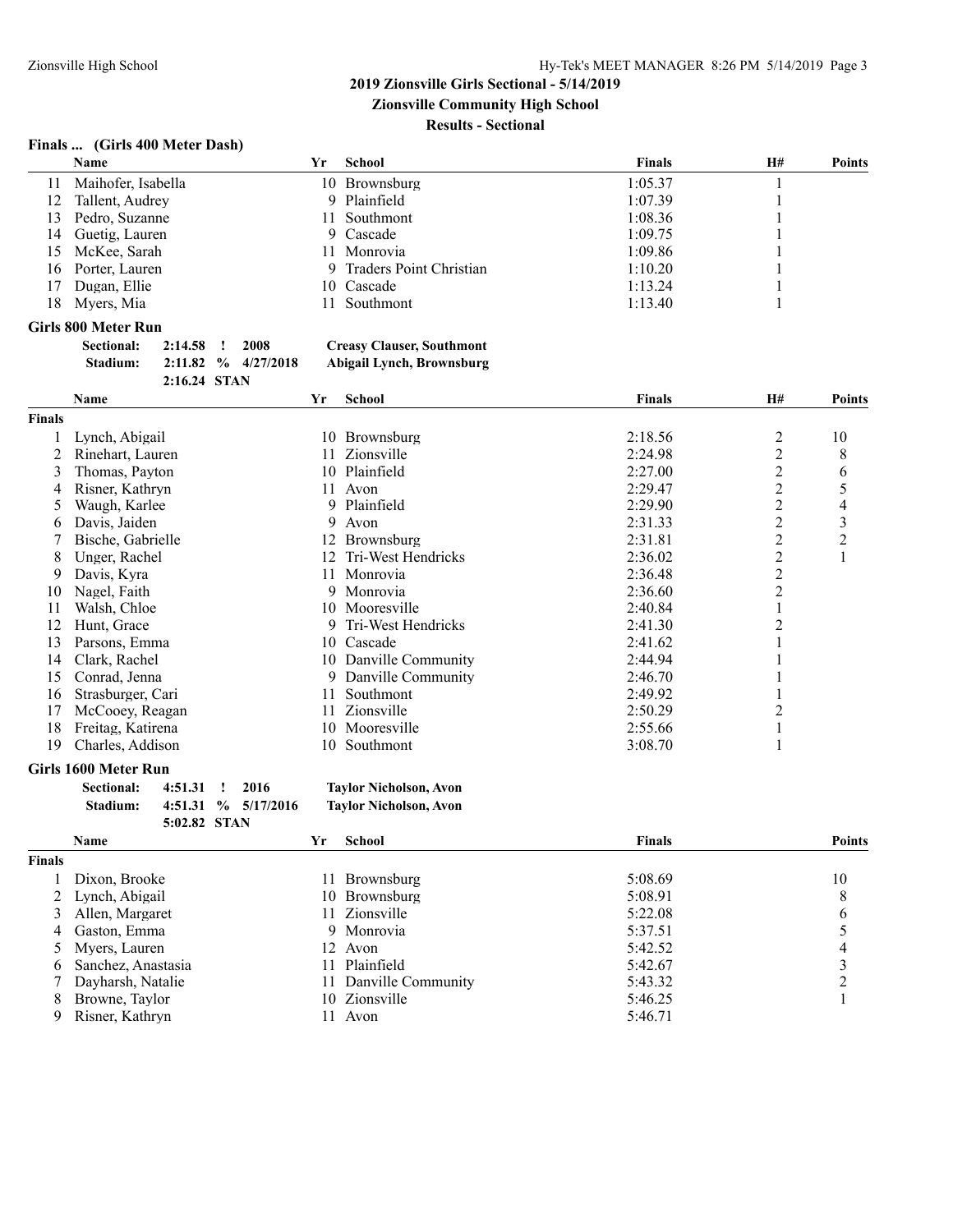**Zionsville Community High School**

**Results - Sectional**

### **Finals ... (Girls 1600 Meter Run)**

|                | Name                           |               |                            | Yr | School                           | <b>Finals</b>  |                         | <b>Points</b>            |
|----------------|--------------------------------|---------------|----------------------------|----|----------------------------------|----------------|-------------------------|--------------------------|
| 10             | Dockery, Addison               |               |                            |    | 9 Plainfield                     | 5:46.76        |                         |                          |
| 11             | Walsh, Chloe                   |               |                            |    | 10 Mooresville                   | 6:02.92        |                         |                          |
| 12             | Bryant, Abigail                |               |                            | 9  | Mooresville                      | 6:09.54        |                         |                          |
| 13             | Larsen, Sarah                  |               |                            | 10 | Danville Community               | 6:20.58        |                         |                          |
| 14             | Charles, Addison               |               |                            |    | 10 Southmont                     | 6:31.70        |                         |                          |
| 15             | White, Jaylin                  |               |                            | 9  | Tri-West Hendricks               | 6:32.61        |                         |                          |
| 16             | Syzcylo, Carlie                |               |                            |    | 12 Monrovia                      | 6:32.74        |                         |                          |
| 17             | Garland, Emma                  |               |                            | 9  | Cascade                          | 6:36.44        |                         |                          |
| 18             | Needham, Faith                 |               |                            |    | 10 Cascade                       | 6:47.35        |                         |                          |
|                |                                |               |                            |    |                                  |                |                         |                          |
|                | <b>Girls 3200 Meter Run</b>    |               |                            |    |                                  |                |                         |                          |
|                | <b>Sectional:</b>              | 11:05.68      | 2015<br>Ţ                  |    | Mary Abramson, Avon              |                |                         |                          |
|                | Stadium:                       | $10:37.85~\%$ | 4/27/2018                  |    | Emma Wilson, Greencastle         |                |                         |                          |
|                |                                | 10:51.59 STAN |                            |    |                                  |                |                         |                          |
|                | Name                           |               |                            | Yr | <b>School</b>                    | Finals         |                         | <b>Points</b>            |
| <b>Finals</b>  |                                |               |                            |    |                                  |                |                         |                          |
|                | Wasson, Katelyn                |               |                            |    | 11 Zionsville                    | 11:11.86       |                         | 10                       |
| $\overline{2}$ | Dixon, Brooke                  |               |                            |    | 11 Brownsburg                    | 11:35.51       |                         | 8                        |
| 3              | Ray, Alison                    |               |                            |    | 12 Brownsburg                    | 12:03.33       |                         | 6                        |
| 4              | Wall, Isabella                 |               |                            |    | 10 Avon                          | 12:03.84       |                         | 5                        |
| 5              | Gaston, Emma                   |               |                            |    | 9 Monrovia                       | 12:13.95       |                         | $\overline{\mathcal{A}}$ |
| 6              | Sanchez, Anastasia             |               |                            |    | 11 Plainfield                    | 12:14.50       |                         | $\overline{\mathbf{3}}$  |
| 7              | Wigger, Clare                  |               |                            |    | 9 Avon                           | 12:33.44       |                         | $\overline{2}$           |
| 8              | Dockery, Addison               |               |                            |    | 9 Plainfield                     | 12:37.61       |                         | 1                        |
| 9              | Dayharsh, Natalie              |               |                            |    | 11 Danville Community            | 12:41.22       |                         |                          |
| 10             | Collins, Arielle               |               |                            |    | 9 Monrovia                       | 13:41.86       |                         |                          |
| 11             | Gercak, Sydney                 |               |                            |    | 10 Mooresville                   | 13:44.95       |                         |                          |
|                |                                |               |                            |    | 12 Cascade                       |                |                         |                          |
| 12             | Parsons, Becca                 |               |                            |    |                                  | 13:52.54       |                         |                          |
| 13             | Bohbrink, Anna                 |               |                            |    | 12 Tri-West Hendricks            | 14:18.06       |                         |                          |
| 14             | Seders, Erin                   |               |                            |    | 10 Danville Community            | 14:25.91       |                         |                          |
| 15             | Bosanquet, Lilly               |               |                            | 9  | Mooresville                      | 14:40.30       |                         |                          |
| 16             | Needham, Faith                 |               |                            | 10 | Cascade                          | 15:12.01       |                         |                          |
|                | <b>Girls 100 Meter Hurdles</b> |               |                            |    |                                  |                |                         |                          |
|                | <b>Sectional:</b>              | 15.14         | 2009<br>Ţ                  |    | <b>Tori Stone, Brownsburg</b>    |                |                         |                          |
|                | Stadium:                       | 14.77         | $\frac{1}{2}$<br>4/27/2018 |    | <b>Addie Wanner, South Adams</b> |                |                         |                          |
|                |                                |               | 14.65 STAN                 |    |                                  |                |                         |                          |
|                | Name                           |               |                            | Yr | <b>School</b>                    | <b>Prelims</b> | H#                      |                          |
| Preliminaries  |                                |               |                            |    |                                  |                |                         |                          |
|                | Utterback, Olivia              |               |                            |    | 11 Plainfield                    | !14.86Q        | 1                       |                          |
| 2              | Gietl, Camryn                  |               |                            |    | 11 Zionsville                    | 15.74 Q        | $\overline{\mathbf{c}}$ |                          |
| 3              | Stien, Mackenzie               |               |                            |    | 11 Brownsburg                    | 15.75 Q        | 1                       |                          |
| 4              | Hoard, Morgan                  |               |                            |    | 9 Avon                           | 16.52 Q        | $\overline{\mathbf{c}}$ |                          |
| 5              | Waling, Payton                 |               |                            |    | 12 Tri-West Hendricks            | 16.66 $q$      | 1                       |                          |
|                | Isenberg, Shannon              |               |                            |    | 12 Southmont                     | 16.69 $q$      | $\overline{\mathbf{c}}$ |                          |
| 6              |                                |               |                            |    |                                  |                |                         |                          |
| 7              | Fitch, Lauren                  |               |                            | 9  | Avon                             | 17.03 q        | $\overline{c}$          |                          |
| 8              | Sullivan, Shea                 |               |                            | 11 | Zionsville                       | $17.06$ q      | $\mathbf{1}$            |                          |
| 9              | Joseph, Brooke                 |               |                            |    | 9 Plainfield                     | 17.52 $q$      | $\overline{\mathbf{c}}$ |                          |
| 10             | Richardson, Madelyn            |               |                            | 10 | Cascade                          | 17.65          | 1                       |                          |
| 11             | Reynolds, Emilie               |               |                            |    | 11 Mooresville                   | 17.68          |                         |                          |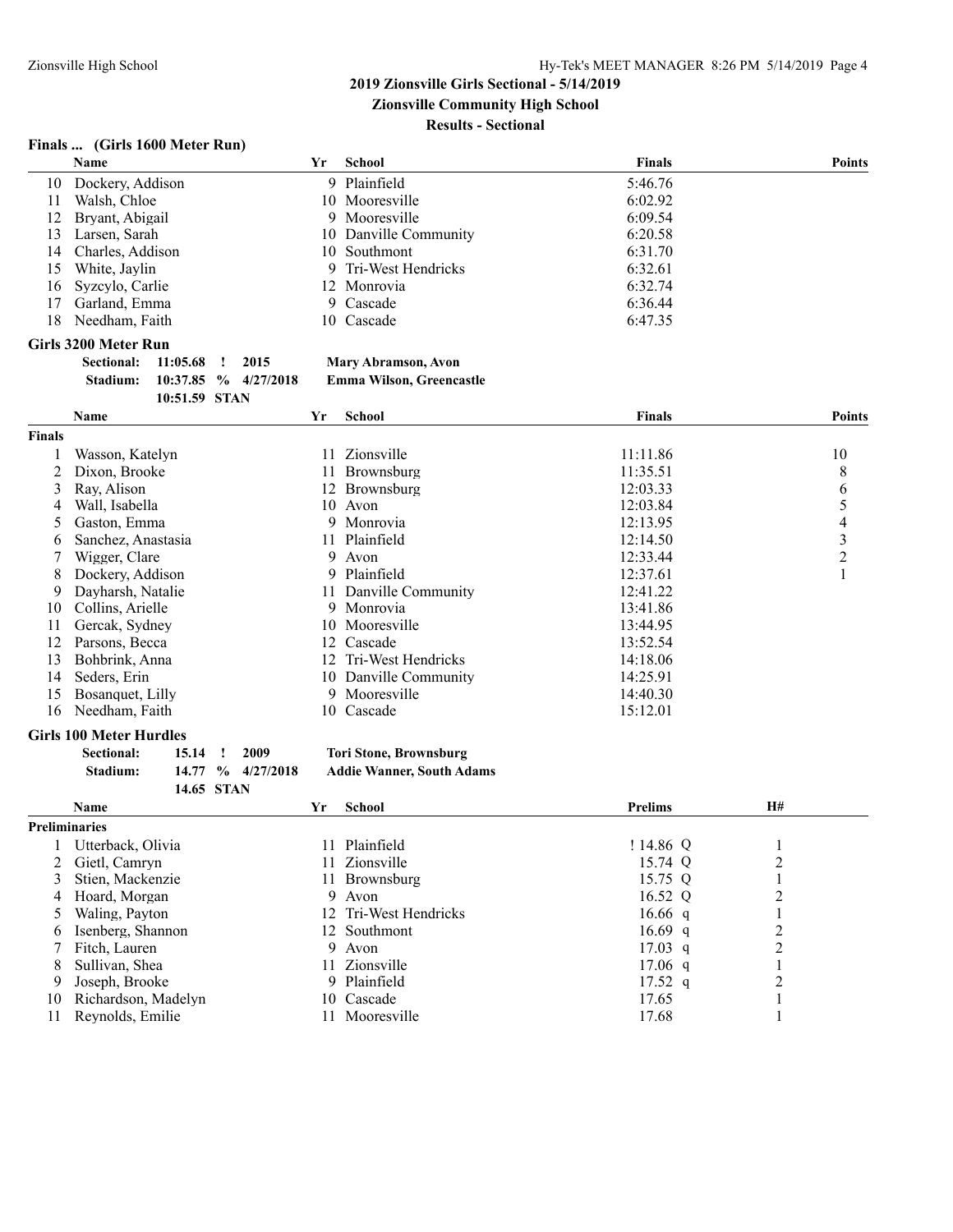**Zionsville Community High School**

#### **Results - Sectional**

#### **Preliminaries ... (Girls 100 Meter Hurdles)**

|                | Name                           |                            | Yr | <b>School</b>                    | Prelims                | H#             |                         |
|----------------|--------------------------------|----------------------------|----|----------------------------------|------------------------|----------------|-------------------------|
| 12             | Noe, Shaye                     |                            |    | 11 Danville Community            | 18.12                  | $\overline{c}$ |                         |
| 13             | Jones, Josie                   |                            |    | 9 Cascade                        | 18.23                  | $\overline{c}$ |                         |
| 14             | Dittmer, Tiffany               |                            | 9  | Southmont                        | 18.50                  | 1              |                         |
| 15             | Hiland, Morgan                 |                            | 10 | Tri-West Hendricks               | 18.60                  | 1              |                         |
| 16             | Head, Suzanne                  |                            | 9  | Mooresville                      | 18.67                  | 1              |                         |
| 17             | Barrett, Michaela              |                            |    | 12 Brownsburg                    | 19.15                  | $\overline{c}$ |                         |
| 18             | Gruener, Keelia                |                            |    | 12 Monrovia                      | 20.12                  | $\overline{2}$ |                         |
|                | <b>Girls 100 Meter Hurdles</b> |                            |    |                                  |                        |                |                         |
|                | <b>Sectional:</b><br>15.14     | Ţ<br>2009                  |    | <b>Tori Stone, Brownsburg</b>    |                        |                |                         |
|                | Stadium:<br>14.77              | $\%$<br>4/27/2018          |    | <b>Addie Wanner, South Adams</b> |                        |                |                         |
|                |                                | 14.65 STAN                 |    |                                  |                        |                |                         |
|                | Name                           |                            | Yr | <b>School</b>                    | <b>Finals</b>          |                | <b>Points</b>           |
| <b>Finals</b>  |                                |                            |    |                                  |                        |                |                         |
| 1              | Utterback, Olivia              |                            |    | 11 Plainfield                    | 15.24                  |                | 10                      |
| 2              | Stien, Mackenzie               |                            |    | 11 Brownsburg                    | 15.60                  |                | 8                       |
| 3              | Gietl, Camryn                  |                            | 11 | Zionsville                       | 15.72                  |                | 6                       |
| 4              | Waling, Payton                 |                            |    | 12 Tri-West Hendricks            | 16.39                  |                | 5                       |
| 5              | Hoard, Morgan                  |                            | 9  | Avon                             | 16.62                  |                | $\overline{\mathbf{4}}$ |
| 6              | Fitch, Lauren                  |                            | 9  | Avon                             | 16.83                  |                |                         |
|                | Sullivan, Shea                 |                            |    | 11 Zionsville                    | 16.84                  |                | $\frac{3}{2}$           |
| 8              | Isenberg, Shannon              |                            |    | 12 Southmont                     | 16.91                  |                | $\mathbf{1}$            |
|                | Joseph, Brooke                 |                            |    | 9 Plainfield                     | 17.22                  |                |                         |
| 9              |                                |                            |    |                                  |                        |                |                         |
|                | <b>Girls 300 Meter Hurdles</b> |                            |    |                                  |                        |                |                         |
|                | <b>Sectional:</b><br>44.29     | 2017<br>÷                  |    | <b>Ella Robinson, Zionsville</b> |                        |                |                         |
|                | Stadium:<br>43.88              | 4/27/2018<br>$\frac{6}{9}$ |    | <b>Hannah Rapp, Yorktown</b>     |                        |                |                         |
|                |                                | 45.32 STAN                 |    |                                  |                        |                |                         |
|                | Name                           |                            | Yr | <b>School</b>                    | <b>Finals</b>          | H#             | <b>Points</b>           |
| <b>Finals</b>  |                                |                            |    |                                  |                        |                |                         |
| 1              | Robinson, Ella                 |                            |    | 12 Zionsville                    | 43.98 !<br><b>STAN</b> | $\overline{c}$ | 10                      |
| $\overline{2}$ | Waling, Payton                 |                            | 12 | Tri-West Hendricks               | 47.26                  | $\overline{c}$ | 8                       |
| 3              | Isenberg, Shannon              |                            |    | 12 Southmont                     | 47.96                  | $\overline{2}$ | 6                       |
| 4              | Barrett, Michaela              |                            |    | 12 Brownsburg                    | 48.79                  | $\overline{c}$ | 5                       |
| 5              | Sullivan, Shea                 |                            |    | 11 Zionsville                    | 48.95                  | $\overline{c}$ | $\overline{4}$          |
| 6              | Kouton, Annifa                 |                            |    | 12 Brownsburg                    | 50.21                  | $\overline{c}$ | $\overline{\mathbf{3}}$ |
| 7              | Fitch, Lauren                  |                            | 9  | Avon                             | 51.72                  | $\overline{c}$ | $\overline{c}$          |
| 8              | Noe, Shaye                     |                            | 11 | Danville Community               | 52.27                  | 1              | $\mathbf{1}$            |
| 9              | Jones, Josie                   |                            |    | 9 Cascade                        | 52.41                  | 1              |                         |
| 10             | Reynolds, Emilie               |                            |    | 11 Mooresville                   | 52.73                  | $\overline{c}$ |                         |
| 11             | Head, Suzanne                  |                            |    | 9 Mooresville                    | 53.36                  | 1              |                         |
| 12             | Benge, Sierra                  |                            |    | 10 Plainfield                    | 53.53                  | 1              |                         |
| 13             | Joseph, Brooke                 |                            |    | 9 Plainfield                     | 54.93                  | 1              |                         |
| 14             | VanSlyke, Becca                |                            | 9  | Tri-West Hendricks               | 56.24                  | 1              |                         |
| 15             | Dittmer, Tiffany               |                            |    | 9 Southmont                      | 56.74                  | 1              |                         |
|                |                                |                            |    |                                  |                        |                |                         |

- 16 Riddle, Lilianne 10 Monrovia 58.90 1
- 17 Prine, Emma 9 Cascade 1:00.54 1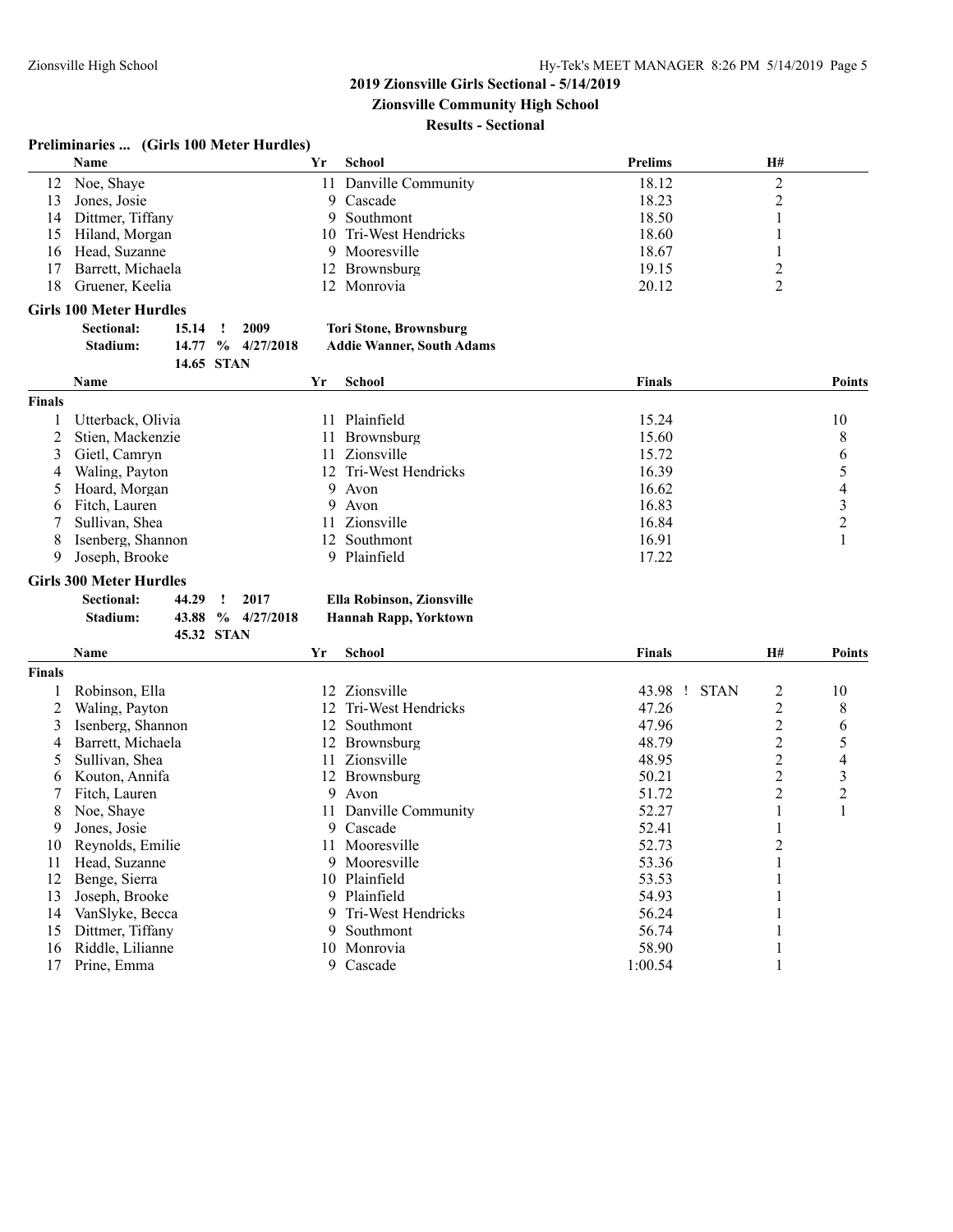**Zionsville Community High School**

**Results - Sectional**

#### **Girls 4x100 Meter Relay**

| <b>Sectional:</b> | 48.79 !    | 2015              | . Avon                                 |
|-------------------|------------|-------------------|----------------------------------------|
|                   |            |                   | Ellis, Ellis, Shelton, Mitchell        |
| Stadium:          |            | 48.19 % 5/18/2018 | , Hamilton Southeastern                |
|                   |            |                   | Burgess, Mackenzie, Baker, Christopher |
|                   | 48.77 STAN |                   |                                        |

#### **Team Relay Finals Points Finals** 1 Zionsville 1 A 48.89 10 1) Gietl, Camryn 11 2) Nazarov, Michelle 9 3) Robinson, Lily 9 4) Yovanovich, Sophie 9 5) Sexton, Audrey 11 6) Robinson, Ella 12 7) Sullivan, Shea 11 8) Sexton, Emily 9 2 Avon 8 A 50.41 8 1) Kendrick, Indiah 10 2) Springer, Daija 12 3) Springer, Kaila 10 4) Sanders, Alexys 10 5) Walker, Ajanae 11 6) Verberg, Kira 9 7) Springer, Alana 9 8) Harvey, Jayden 12 3 Mooresville 1<br>
1) Bombei, Emily 11 2) Bradford, Alysha 9 3) Denny, Madelynn 9 4) Brimmage, Olivia 11 3 3) Denny, Madelynn 9 5) Ervin, Alexis 12 4 Plainfield 51.05 5 September 2014 1 September 2014 1 St 2014 1 St 31.05 5 September 2014 1 September 2014 1 S 1) Utterback, Olivia 11 2) Joseph, Brooke 9 3) O'Day, Sarah 11 4) Burkmire, Olivia 10 5) Simmons, Koa 10 6) Nuyen, Kendall 10 7) Buce, Ambria 11 8) Barker, Aubrey 12 5 Brownsburg 11 aniels, Elizabeth 12 aniels 2) Pratcher, Kendria 9 3) Britton, Emily 11 51.50 4 51.50 4 51.50 4 51.50 4 aniels, Elizabeth 12 2) Pratcher, Kendria 9 3) Britton, Emily 11 4) Stien, Mackenzie 11 4 1) Daniels, Elizabeth 12 2) Pratcher, Kendria 9 3) Britton, Emily 11 4) Stien, Mackenzie 11 5) Milton, Ra'Mya 9 6) Maihofer, Gianna 12 7) Folsom, Demetria 10 8) Kouton, Annifa 12 6 Southmont **A** 53.32 3 1) Isenberg, Shannon 12 2) Odum, Alexandria 11 3) Pedro, Suzanne 11 4) Myers, Mia 11 5) Ward, Emma 11 6) Dittmer, Tiffany 9 7 Danville Community **A** 53.94 2 1) Taylor, Carli 9 2) Cowart, Jenna 12 3) Watts, Keely 11 4) Walker, Ellie 11 5) Noe, Shaye 11 6) Lombardo, Alicia 12 8 Monrovia A 55.37 1 1) Sears, Audrey 12 2) Wamsley, Elizabeth 12 3) Gruener, Keelia 12 4) Kitchen, Lacey 10 5) Hunt, Alexis 10 6) Kitchen, Lindsay 11 7) Clemmons, Katelyn 10 8) Reed, Lexi 12 9 Cascade A 55.83 1) Jones, Josie 9 2) Miller, Katherine 12 3) Richardson, Madelyn 10 4) Glaze, Caroline 10

# **Girls 4x400 Meter Relay**

| <b>Sectional:</b> | 3:58.16 | л. | 2018                   | , Brownsburg   |
|-------------------|---------|----|------------------------|----------------|
|                   |         |    |                        | Barrett, Becki |
| <b>Stadium:</b>   |         |    | $3:54.79$ % $5/8/2018$ | , Brownsburg   |
|                   |         |    |                        | Lynch, Rineha  |

**3:57.28 STAN**

**Barrett, Becki, Rinehart, Danields Stadium: 3:54.79 % 5/8/2018 , Brownsburg**

**Lynch, Rinehart, Neddeau, Dixon**

|               | <b>Team</b>              | Relay                    |                        | Finals                 | <b>Points</b> |
|---------------|--------------------------|--------------------------|------------------------|------------------------|---------------|
| <b>Finals</b> |                          |                          |                        |                        |               |
|               | Zionsville               | A                        |                        | 3:58.24                | 10            |
|               | 1) Nazarov, Michelle 9   | 2) Robinson, Ella 12     | 3) Robinson, Lily 9    | 4) Rinehart, Lauren 11 |               |
|               | 5) Gietl, Camryn 11      | 6) Sexton, Emily 9       | 7) McCooey, Reagan 11  | 8) Sullivan, Shea 11   |               |
|               | 2 Brownsburg             | A                        |                        | 4:13.77                | 8             |
|               | 1) Daniels, Elizabeth 12 | 2) Griffin, Jordan 9     | 3) Lynch, Abigail 10   | 4) Kouton, Annifa 12   |               |
|               | 5) Barrett, Michaela 12  | 6) Maihofer, Isabella 10 | 7) Dixon, Brooke 11    |                        |               |
| 3             | Mooresville              | A                        |                        | 4:15.43                | 6             |
|               | 1) Bombei, Emily 11      | 2) Denny, Madelynn 9     | 3) Brimmage, Olivia 11 | 4) Bradford, Alysha 9  |               |
|               | 5) Reynolds, Emilie 11   | 6) Head, Elynor 11       |                        |                        |               |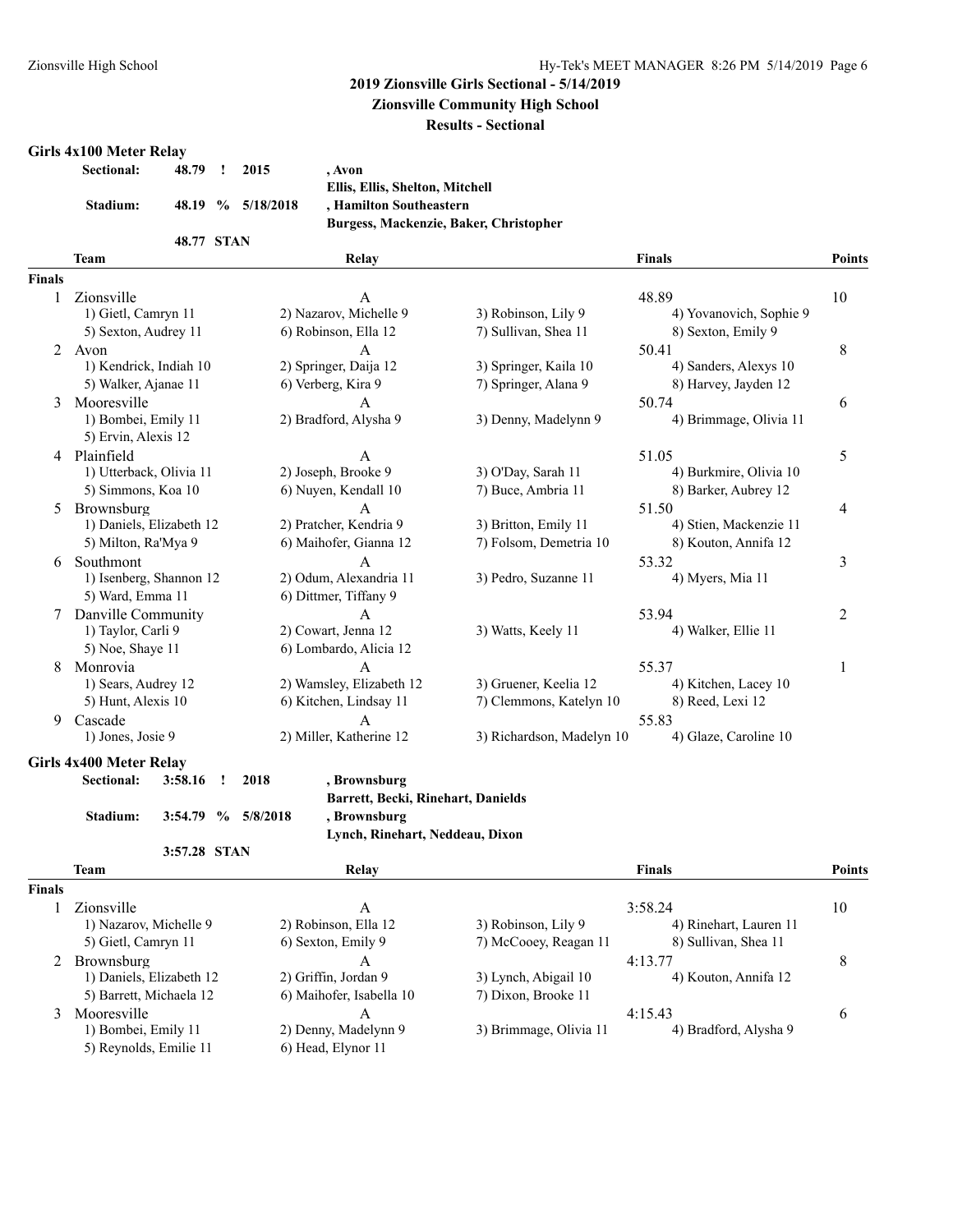**Zionsville Community High School**

#### **Results - Sectional**

#### **Finals ... (Girls 4x400 Meter Relay)**

| 5 |
|---|
|   |
|   |
|   |
| 4 |
|   |
|   |
| 3 |
|   |
|   |
| 2 |
|   |
|   |
|   |
|   |
|   |
|   |
|   |
|   |

**Girls 4x800 Meter Relay**

| Sectional: | 9:26.75 | $\mathbf{r}$ | - 2011                  | , B <sub>1</sub> |
|------------|---------|--------------|-------------------------|------------------|
| Stadium:   |         |              | $9:10.64$ % $4/26/2013$ | , E:             |

**Sectional: 9:26.75 ! 2011 , Brownsburg Stadium: 9:10.64 % 4/26/2013 , Eastern (Greentown)**

**Sprinkles, Wagner, Neeley, Neeley**

**9:24.26 STAN**

**Team Relay Finals Points Finals** 1 Zionsville 10 A 9:56.60 10 1) Settle, Anna 11 2) Browne, Taylor 10 3) McCooey, Reagan 11 4) Humphries, Katherine 11 5) Allen, Margaret 11 6) Robinson, Ella 12 7) Meredith, Brooke 12 8) Rinehart, Lauren 11 2 Plainfield  $A$   $10:00.75$  8 1) Hayden, Samantha 11 2) Waugh, Karlee 9 3) Kluszynski, Isabel 10 4) Thomas, Payton 10 5) Chesterson, Anna 10 6) Dockery, Addison 9 7) VanBibber, Mackenzie 9 8) Sanchez, Anastasia 11 3 Brownsburg A 10:18.14 6<br>1) Maihofer, Isabella 10 2) Bische, Gabrielle 12 3) Britton, Sophie 9 4) Ray, Alison 12 1) Maihofer, Isabella 10 5) VanNess, Kylie 9 6) Altier, Carly 11 7) Boone, Anna 12 8) Cougill, Emma 11 4 Monrovia 5 A 10:29.42 5 1) Nagel, Faith 9 2) Gaston, Emma 9 3) McKee, Sarah 11 4) Davis, Kyra 11 5) Walts, Morgan 10 6) Faulkenberg, Grace 12 7) Williams, Emma 11 8) Collins, Arielle 9 5 Mooresville **A** 10:38.88 4 1) Head, Elynor 11 2) Freitag, Katirena 10 3) Bryant, Abigail 9 4) Walsh, Chloe 10 5) Bosanquet, Lilly 9 6) Gercak, Sydney 10 6 Avon A 10:42.45 3 1) Myers, Elizabeth 12 2) Paul, Brooke 10 3) Walker, Addison 9 4) Rueff, Taylor 10 5) Risner, Kathryn 11 6) Wall, Isabella 10 7) Davis, Jaiden 9 8) Myers, Lauren 12 7 Cascade A 11:50.72 2 1) Parsons, Becca 12 2) Garland, Emma 9 3) Kinkle, Abby 12 4) Parsons, Emma 10 8 Danville Community 12:02.18 1<br>
1) Conrad, Jenna 9 2) Clark, Rachel 10 3) Smith, Sophia 12 4) Larsen, Sarah 10 1) Conrad, Jenna 9 5) Dayharsh, Natalie 11 6) Goldsmith, Avarie 10 7) Seders, Erin 10 9 Southmont A 13:16.37 1) Scheidler, Jane 11 2) Stanley, Jordan 9 3) Stockton, Corinn 9 4) Chieppo, Darzy 10 5) Strasburger, Cari 11 6) Charles, Addison 10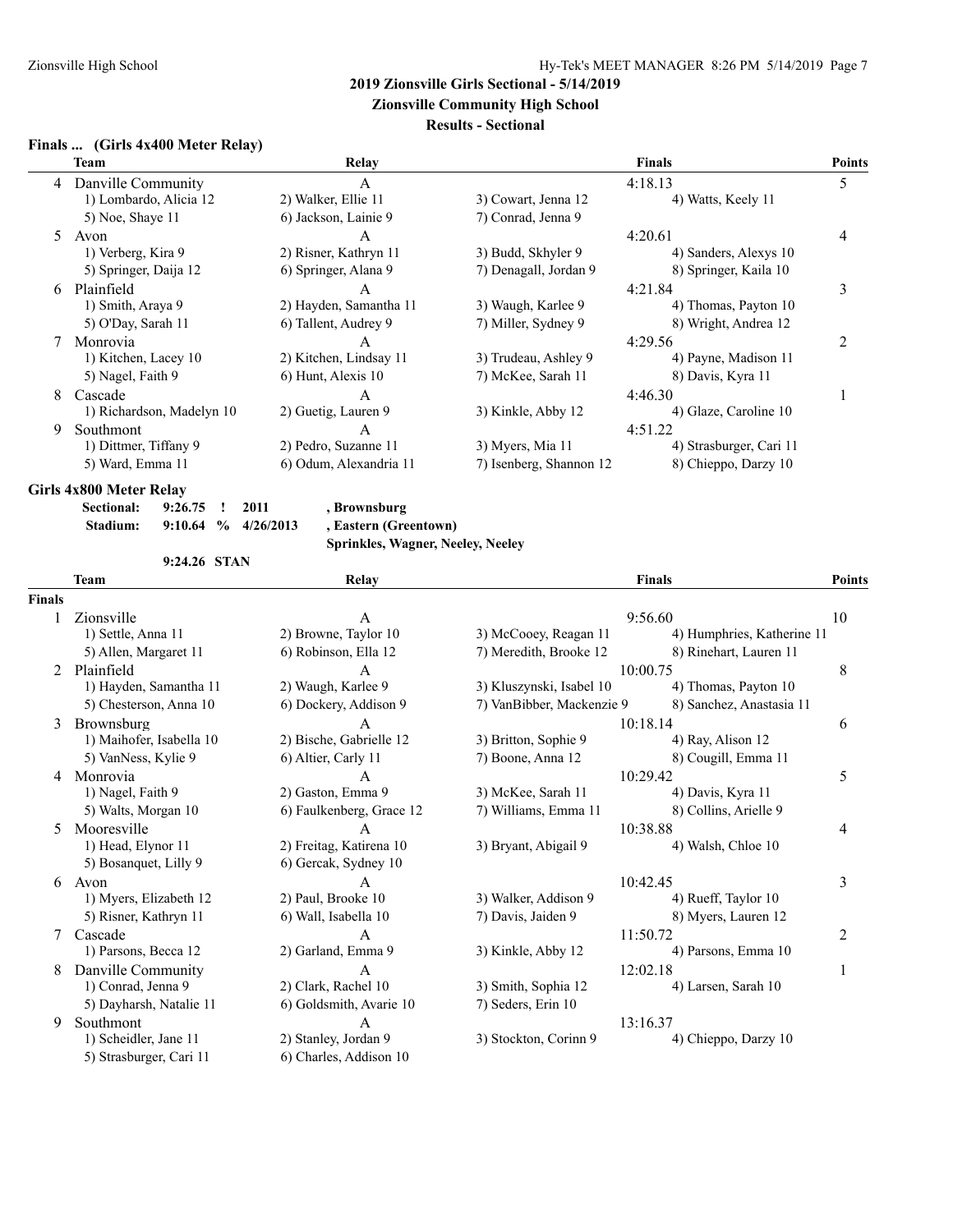#### **2019 Zionsville Girls Sectional - 5/14/2019 Zionsville Community High School Results - Sectional**

#### **Girls High Jump**

| <b>Sectional:</b> | 6-00-        | 2017                   | Katie Isenbarger, Zionsville |
|-------------------|--------------|------------------------|------------------------------|
| Stadium:          |              | $6-00\,$ % $5/16/2017$ | Katie Isenbarger, Zionsville |
|                   | 5-04.50 STAN |                        |                              |

| Name                    | Yr  | <b>School</b>     | <b>Finals</b>                                                                                                                                          | <b>Points</b>  |
|-------------------------|-----|-------------------|--------------------------------------------------------------------------------------------------------------------------------------------------------|----------------|
|                         |     |                   |                                                                                                                                                        |                |
| Barker, Aubrey          | 12. | Plainfield        | 5-01.00                                                                                                                                                | 10             |
| Nibbs, Te'a             | 12. | Brownsburg        | $4 - 10.00$                                                                                                                                            | 7              |
| Shafer, Addison         | 10  | Mooresville       | $4 - 10.00$                                                                                                                                            | 7              |
| Cowart, Jenna           | 12. |                   | $4 - 08.00$                                                                                                                                            | 4.50           |
| Lautenschlager, Jessica |     |                   | $4 - 08.00$                                                                                                                                            | 4.50           |
| Haffner, Kennedy        |     |                   | J4-08.00                                                                                                                                               | 3              |
| Denagall, Jordan        |     |                   | J4-08.00                                                                                                                                               | $\overline{2}$ |
| Morris, Hannah          |     |                   | J4-08.00                                                                                                                                               |                |
| Mayo, Sarah             |     |                   | J4-08.00                                                                                                                                               |                |
| Hiland, Morgan          |     |                   | $4 - 06.00$                                                                                                                                            |                |
| Hoard, Morgan           |     |                   | $4 - 06.00$                                                                                                                                            |                |
| Jones, Josie            |     |                   | $4 - 06.00$                                                                                                                                            |                |
| Nelson, Alexis          | 11. | Southmont         | NH                                                                                                                                                     |                |
| Gibbs, Carly            |     | Cascade           | NH                                                                                                                                                     |                |
| Williams-Harris, Jylen  | 10  | <b>Brownsburg</b> | NH                                                                                                                                                     |                |
| Willett, Mallory        | 10  | Monrovia          | NH                                                                                                                                                     |                |
| Wamsley, Elizabeth      | 12. | Monrovia          | NH                                                                                                                                                     |                |
|                         |     |                   | Danville Community<br>9 Plainfield<br>9 Zionsville<br>9 Avon<br>10 Mooresville<br>10 Zionsville<br>10 Tri-West Hendricks<br>9 Avon<br>9 Cascade<br>11- |                |

# **Girls Pole Vault**

#### **Sectional: 11-04 ! 2018 Lauren Joseph, Plainfield**

**Stadium: 12-10 % 5/8/2018 Kennedy Drish, Hamilton Southeastern**

|                        | 11-02.00 STAN        |     |                    |               |               |
|------------------------|----------------------|-----|--------------------|---------------|---------------|
|                        | Name                 | Yr  | School             | <b>Finals</b> | <b>Points</b> |
| <b>Finals</b>          |                      |     |                    |               |               |
|                        | Busse, Anne          | 10  | Zionsville         | $10 - 02.00$  | 10            |
| 2                      | Nelson, Ale          |     | 10 Zionsville      | $9 - 06.00$   | 8             |
| 3                      | Hiatt, Noelle        | 11. | <b>Brownsburg</b>  | $J9-06.00$    | 6             |
| 4                      | Ashby, Lauren        | 10  | Plainfield         | $9 - 00.00$   | 5             |
| $\mathcal{D}$          | Larsen, Grace        |     | Danville Community | 8-06.00       | 3.50          |
| Ć.                     | Blissmer, Amanda     | 11  | Plainfield         | 8-06.00       | 3.50          |
|                        | Votapek, Maya        | 10  | Avon               | $J8-06.00$    | 1.50          |
|                        | Short, Arabella      | 12  | Mooresville        | J8-06.00      | 1.50          |
| ---                    | Starkey, Makayla     |     | 10 Mooresville     | NH            |               |
| $---$                  | Ward, Emma           | 11  | Southmont          | NH            |               |
|                        | Stanley, Jordan      | 9.  | Southmont          | NH            |               |
| $\qquad \qquad \cdots$ | Cobb, Aniyah         |     | 9 Brownsburg       | NH            |               |
| ---                    | Glaeser, Olivia      | 9.  | Cascade            | NH            |               |
| ---                    | Stegemann, Katherine |     | 12 Avon            | <b>NH</b>     |               |
| $\qquad \qquad -$      | Everett, Julia       |     | 9 Monrovia         | <b>NH</b>     |               |
| $--$                   | Clemmons, Katelyn    |     | 10 Monrovia        | NH            |               |
| $\qquad \qquad - -$    | lane, tiffany        |     | 11 Cascade         | NH            |               |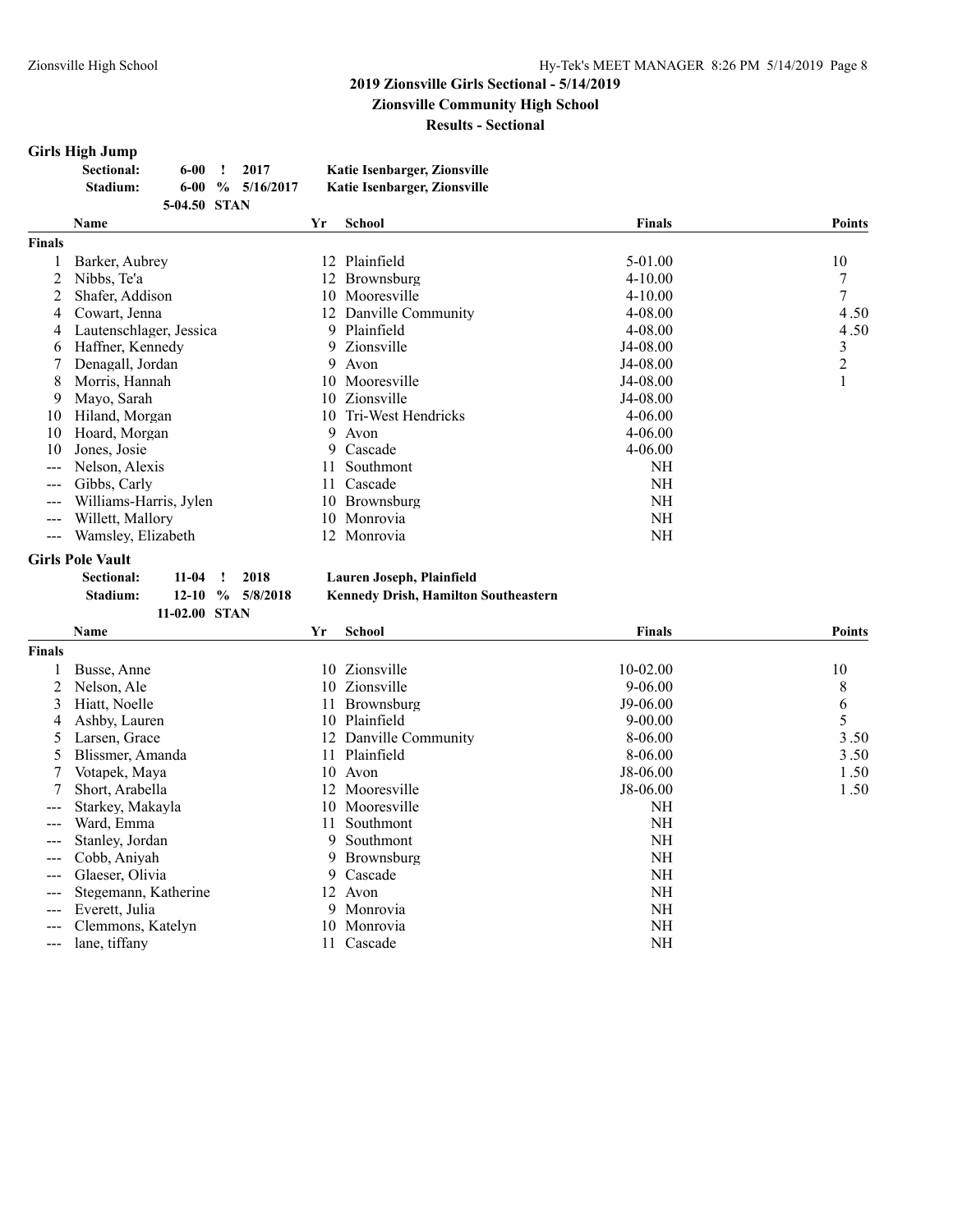### **2019 Zionsville Girls Sectional - 5/14/2019 Zionsville Community High School**

**Results - Sectional**

## **Girls Long Jump**

| Sectional: | 18-08         | 2017                  | <b>Diamond Mitchell, Avon</b> |
|------------|---------------|-----------------------|-------------------------------|
| Stadium:   |               | $18-08$ % $5/16/2017$ | Diamond Mitchell, Avon        |
|            | 17-08.25 STAN |                       |                               |

|               | <b>Name</b>        | Yr  | <b>School</b>        | <b>Finals</b> |                | <b>Points</b> |
|---------------|--------------------|-----|----------------------|---------------|----------------|---------------|
| <b>Finals</b> |                    |     |                      |               |                |               |
|               | Lombardo, Alicia   | 12  | Danville Community   | 17-00.00      |                | 10            |
|               | Sexton, Audrey     |     | Zionsville           | 16-06.25      |                | 8             |
| 3             | Ervin, Alexis      |     | Mooresville          | 16-04.50      |                | 6             |
| 4             | Nibbs, Te'a        | 12  | Brownsburg           | 16-02.50      |                | 5             |
| 5             | Kendrick, Indiah   | 10  | Avon                 | 15-09.25      |                | 4             |
| <sub>b</sub>  | Barker, Aubrev     | 12  | Plainfield           | 15-09.00      |                | 3             |
|               | Yovanovich, Sophie |     | 9 Zionsville         | 15-05.00      |                | 2             |
| 8             | Davis, Maliyah     |     | 9 Tri-West Hendricks | 15-04.75      | 2              |               |
| 9             | Joseph, Brooke     |     | 9 Plainfield         | 14-07.25      |                |               |
| 10            | Trudeau, Ashley    |     | 9 Monrovia           | 13-11.50      |                |               |
| 11            | Sears, Audrey      |     | 12 Monrovia          | 13-09.00      | 2              |               |
| 12            | Dickerson, Natalia | 10  | Brownsburg           | $13 - 02.00$  |                |               |
| 13            | Cruz, Juliana      | 12  | Mooresville          | 13-01.25      | 2              |               |
| 14            | Kinkle, Abby       | 12. | Cascade              | 12-06.00      | 2              |               |
| 15            | Parsons, Emma      | 10- | Cascade              | 12-00.50      | 2              |               |
| 15            | Stanley, Jordan    |     | Southmont            | 12-00.50      | 2              |               |
| ---           | Pedro, Suzanne     |     | Southmont            | ND            | $\overline{2}$ |               |

# **Girls Shot Put**

**Sectional: 42-00 ! 2011 Carlynn Carter, Avon**

**40-08.50 STAN**

**Stadium: 44-00.50 % 4/29/2016 Essence Henderson, Lafayette Jeff**

|        | Name                | Yr | <b>School</b>      | <b>Finals</b> |                | Points |
|--------|---------------------|----|--------------------|---------------|----------------|--------|
| Finals |                     |    |                    |               |                |        |
|        | Nichols, Haley      | 11 | Avon               | 38-04.00      | 3              | 10     |
|        | Sanders, Alexandria | 12 | Mooresville        | 37-07.00      | 3              | 8      |
| 3      | Makinde, Katelyn    |    | 9 Zionsville       | 37-01.00      | 3              | 6      |
| 4      | Collier, Sophie     | 11 | Zionsville         | 36-09.00      | 2              | 5      |
| 5      | Belcher, Brooklynn  | 11 | Monrovia           | 36-07.00      | 3              | 4      |
| 6      | Price, Kaylee       | 11 | Brownsburg         | 36-03.00      | 3              | 3      |
|        | Weldy, Katherine    | 12 | Brownsburg         | $35 - 02.00$  | 2              | 2      |
| 8      | Cansdale, Halle     | 10 | Cascade            | 34-07.00      | 3              | 1      |
| 9      | Utley, Brandi       | 11 | Danville Community | 34-01.00      | 2              |        |
| 10     | Parks, Nevaeh       | 12 | Plainfield         | 33-03.50      | $\overline{c}$ |        |
| 11     | Wilkerson, Ellie    | 9. | Plainfield         | 32-08.00      | 3              |        |
| 12     | Memmer, Anna        | 12 | Mooresville        | 30-06.00      | 3              |        |
| 13     | Guetig, Lauren      | 9  | Cascade            | 28-10.50      | 2              |        |
| 14     | Owens, Jolee        | 10 | Tri-West Hendricks | 28-04.00      |                |        |
| 15     | Hurst, Jayda        | 10 | Tri-West Hendricks | 27-05.00      |                |        |
| 16     | Rudzinski, Molly    | 10 | Monrovia           | 27-01.00      | $\overline{2}$ |        |
| 17     | Walker, Abigail     | 9. | Danville Community | 27-00.00      | 2              |        |
| 18     | Phillips, Sydney    | 11 | Southmont          | 26-09.50      |                |        |
| 19     | Benge, Abbi         | 12 | Southmont          | 26-03.00      |                |        |
| 20     | McKinney, Kasey     | 10 | Eminence           | 19-11.00      |                |        |
| 21     | Stine, Jada         | 10 | Eminence           | 19-08.00      |                |        |